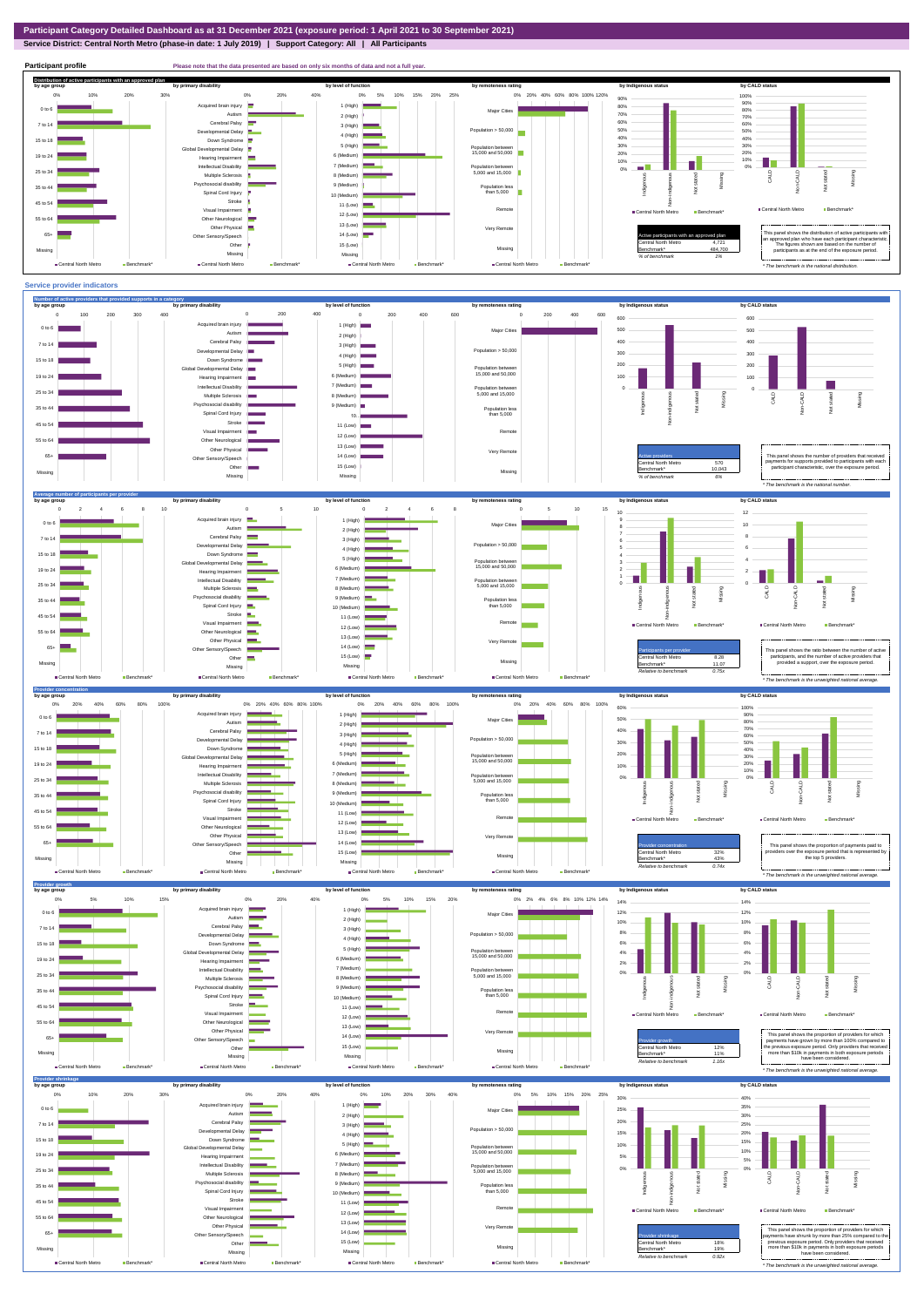## **Service District: Central North Metro (phase-in date: 1 July 2019) | Support Category: All | All Participants**



| <b>Support category</b>        | Active participants with<br>approved plans | <b>Active providers</b> | <b>Participants</b><br>per provider | Provider<br>concentration | Provider<br>arowth      | Provider<br>shrinkage | <b>Total plan</b><br>budgets (\$m) | Payments (\$m)                   | <b>Utilisation</b> | Outcomes indicator on<br>choice and control | Has the NDIS helped with<br>choice and control? |
|--------------------------------|--------------------------------------------|-------------------------|-------------------------------------|---------------------------|-------------------------|-----------------------|------------------------------------|----------------------------------|--------------------|---------------------------------------------|-------------------------------------------------|
|                                |                                            |                         |                                     |                           |                         |                       |                                    |                                  |                    |                                             |                                                 |
| Core                           |                                            |                         |                                     |                           |                         |                       |                                    |                                  |                    |                                             |                                                 |
| Consumables                    | 3.136                                      | 149                     | 21.0                                | 71%                       | 20%                     | 5%                    | 4.5                                | 2.9                              | 64%                | 47%                                         | 74%                                             |
| <b>Daily Activities</b>        | 2.834                                      | 246                     | 11.5                                | 52%                       | 14%                     | 21%                   | 99.2                               | 84.0                             | 85%                | 45%                                         | 75%                                             |
| Community                      | 3.032                                      | 183                     | 16.6                                | 49%                       | 12%                     | 12%                   | 40.9                               | 27.9                             | 68%                | 43%                                         | 74%                                             |
| Transport                      | 2.424<br>.                                 | 74<br>                  | 32.8                                | 50%                       | 0%                      | ●<br>0 <sup>9</sup>   | 3.3                                | 2.8                              | 84%                | 42%                                         | 74%                                             |
| Core total                     | 4.290                                      | 379                     | -------<br>11.3                     | --------<br>49%           | .<br>14%                | .<br>16%              | .<br>147.9                         | .<br>117.5                       | <br>79%            | <b>Holland</b><br>46%                       | .<br>73%                                        |
|                                |                                            |                         |                                     |                           |                         |                       |                                    |                                  |                    |                                             |                                                 |
| <b>Capacity Building</b>       |                                            |                         |                                     |                           |                         |                       |                                    |                                  |                    |                                             |                                                 |
| <b>Choice and Control</b>      | 1.978                                      | 77                      | 25.7                                | 80%                       | 12%                     | 0%                    | 1.5                                | 1.4                              | 95%                | 48%                                         | 73%                                             |
| <b>Daily Activities</b>        | 4.621                                      | 250                     | 18.5                                | 59%                       | 13%                     | 4%                    | 29.4                               | <b>Contract Contract</b><br>19.8 | 67%                | 46%                                         | 72%                                             |
| Employment                     | 380                                        | 35                      | 10.9                                | 83%                       | ●<br>6%                 | ●<br>50%              | 2.4                                | 1.2                              | 51%                | 36%                                         | 71%                                             |
| Relationships                  | 709                                        | 76                      | 9.3                                 | 64%                       | o<br>24%                | 16%                   | 3.7                                | 1.9                              | 52%                | 15%                                         | 64%                                             |
| Social and Civic               | 610<br><b>Contract</b>                     | 64<br><b>Contract</b>   | 9.5                                 | 60%                       | 17%                     | 25%                   | 2.6                                | 1.2                              | 45%                | 37%                                         | 65%                                             |
| Support Coordination           | 2.527                                      | 163<br>------           | 15.5<br>--------                    | 42%<br>                   | 9%<br><b>CONTRACTOR</b> | 9%<br>.               | 6.1<br>.                           | 4.2<br>--------                  | 70%<br>            | 41%<br>.                                    | 70%<br>.                                        |
| <b>Capacity Building total</b> | 4.680                                      | 351                     | 13.3                                | 48%                       | 9%                      | 11%                   | 45.9                               | 29.9                             | 65%                | 46%                                         | 72%                                             |
| Capital                        |                                            |                         |                                     |                           |                         |                       |                                    |                                  |                    |                                             |                                                 |
| Assistive Technology           | 1,368<br><b>Contract Contract</b>          | 113                     | 12.1                                | 50%                       | 12%                     | 52%                   | 7.3                                | 2.9                              | 40%                | 52%                                         | 78%                                             |
| Home Modifications             | 344                                        | 14                      | 24.6                                | 97%                       | 50%                     | 50%                   | 1.9                                | 0.3                              | 15%                | 27%                                         | 78%                                             |
| <b>Capital total</b>           | -------<br>1,458                           | <br>119                 | .<br>12.3                           | --------<br>46%           | .<br>17%                | <br>49%               | .<br>9.2                           | <br>3.2                          | .<br>35%           | .<br>50%                                    | -------<br>77%                                  |
| Missing                        | $\Omega$                                   | $\Omega$                | 0.0                                 | 0%                        | 0%                      | 0%                    | 0.0                                | 0.0                              | $0\%$              | 0%                                          | 0%                                              |
| All support categories         | 4.721                                      | 570                     | 8.3                                 | 46%                       | 12%                     | 18%                   | 204.2                              | 151.7                            | 74%                | 46%                                         | 72%                                             |

| <b>Indicator definitions</b>                                                                                                                        |                                                                                                                                                                                                                                                                                                                                                                                                                                                                                                                                                                                                                                                                                                                                                                                                                 |
|-----------------------------------------------------------------------------------------------------------------------------------------------------|-----------------------------------------------------------------------------------------------------------------------------------------------------------------------------------------------------------------------------------------------------------------------------------------------------------------------------------------------------------------------------------------------------------------------------------------------------------------------------------------------------------------------------------------------------------------------------------------------------------------------------------------------------------------------------------------------------------------------------------------------------------------------------------------------------------------|
| Active participants with approved plans                                                                                                             | Number of active participants who have an approved plan and reside in the service district / have supports relating to the support category in their plan.                                                                                                                                                                                                                                                                                                                                                                                                                                                                                                                                                                                                                                                      |
| <b>Active providers</b><br><b>Participants per provider</b><br><b>Provider concentration</b><br><b>Provider growth</b><br><b>Provider shrinkage</b> | Number of providers that received payments for supports provided to participants within the service district / support category, over the exposure period,<br>Ratio between the number of active participants and the number of active providers.<br>Proportion of provider payments over the exposure period that were paid to the top 10 providers.<br>Proportion of providers for which payments have grown by more than 100% compared to the previous exposure period. Only providers that received more than \$10k in payments in both exposure periods have been considered.<br>Proportion of providers for which payments have shrunk by more than 25% compared to the previous exposure period. Only providers that received more than \$10k in payments in both exposure periods have been considered. |
| <b>Total plan budgets</b><br><b>Payments</b><br><b>Utilisation</b>                                                                                  | Value of supports committed in participant plans for the exposure period.<br>Value of all payments over the exposure period, including payments to providers, payments to participants, and off-system payments (in-kind and Younger People In Residential Aged Care (YPIRAC)).<br>Ratio between payments and total plan budgets.                                                                                                                                                                                                                                                                                                                                                                                                                                                                               |
| Outcomes indicator on choice and control<br>Has the NDIS helped with choice and control?                                                            | Proportion of participants who reported in their most recent outcomes survey that they choose who supports them.<br>Proportion of participants who reported in their most recent outcomes survey that the NDIS has helped with choice and control.                                                                                                                                                                                                                                                                                                                                                                                                                                                                                                                                                              |
|                                                                                                                                                     | The green dots indicate the top 10 percentile of service districts / support categories when ranked by performance against benchmark for the given metric. In other words, performing relatively well under the given metric.<br>The red dots indicate the bottom 10 percentile of service districts / support categories when ranked by performance against benchmark for the given metric. In other words, performing relatively poorly under the given metri                                                                                                                                                                                                                                                                                                                                                 |
|                                                                                                                                                     | Note: A higher score is considered to be 'good' performance under some metrics. For example, a high utilisation rate is a sign of a functioning market where participants have access to the supports they need.<br>For other metrics, a lower score is considered to be 'good' performance. For example, a low provider concentration is a sign of a competitive market.                                                                                                                                                                                                                                                                                                                                                                                                                                       |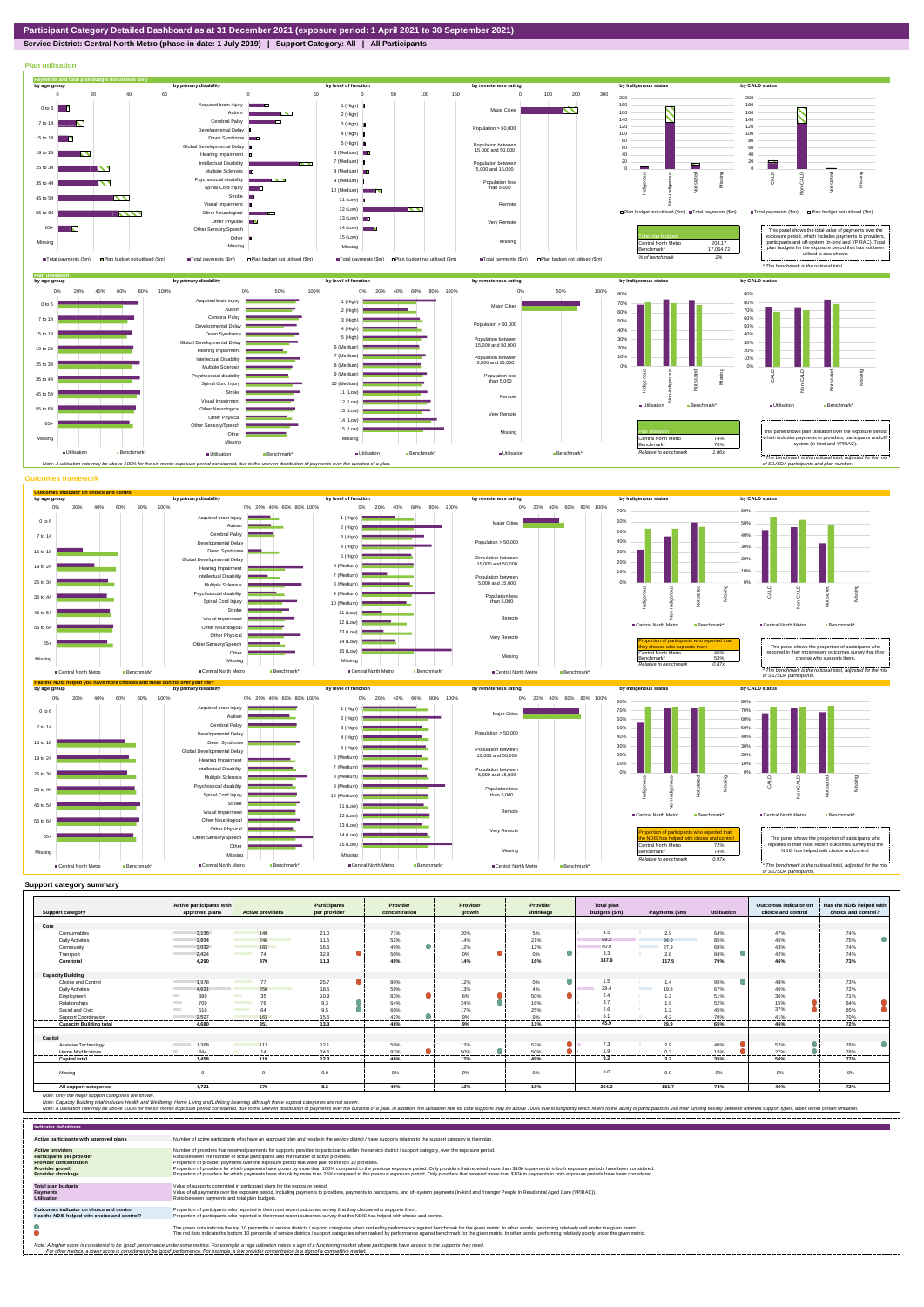**Service District: Central North Metro (phase-in date: 1 July 2019) | Support Category: All | Participants Receiving SIL/SDA**



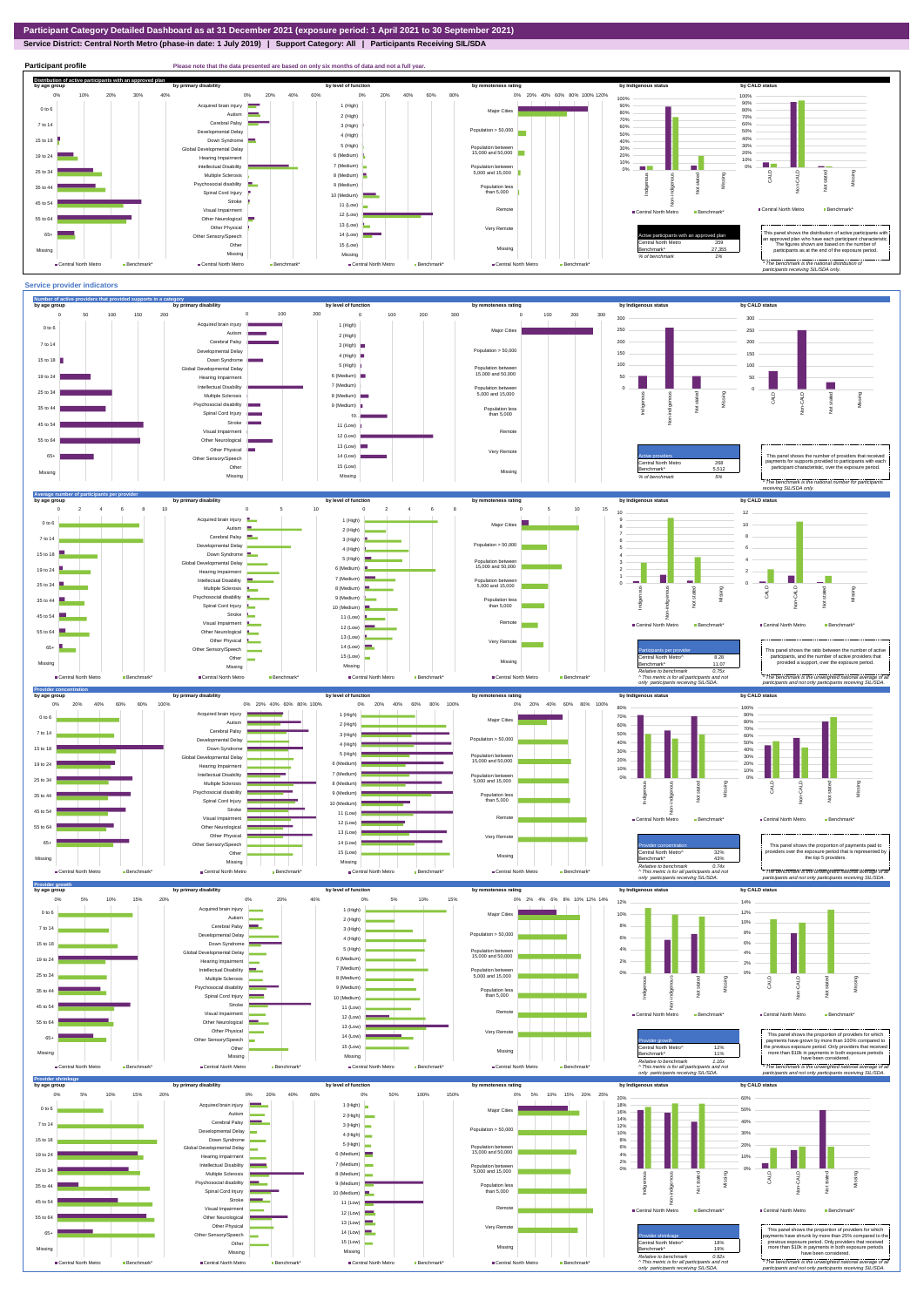

**Service District: Central North Metro (phase-in date: 1 July 2019) | Support Category: All | Participants Receiving SIL/SDA**



| <b>Support category</b>                        | Active participants with<br>approved plans | <b>Active providers</b>                                                                                              | <b>Participants</b><br>per provider | Provider<br>concentration | Provider<br>arowth | Provider<br>shrinkage | <b>Total plan</b><br>budgets (\$m) | Payments (\$m)            | Utilisation    | Outcomes indicator on<br>choice and control | Has the NDIS helped with<br>choice and control? |
|------------------------------------------------|--------------------------------------------|----------------------------------------------------------------------------------------------------------------------|-------------------------------------|---------------------------|--------------------|-----------------------|------------------------------------|---------------------------|----------------|---------------------------------------------|-------------------------------------------------|
|                                                |                                            |                                                                                                                      |                                     |                           |                    |                       |                                    |                           |                |                                             |                                                 |
| Core                                           |                                            |                                                                                                                      |                                     |                           |                    |                       |                                    |                           |                |                                             |                                                 |
| Consumables                                    | 315                                        | 66                                                                                                                   | 4.8                                 | 80%                       | 0%                 | 25%                   | 0.9                                | 0.6                       | 64%            | 15%                                         | 80%                                             |
| <b>Daily Activities</b>                        | 356                                        | R <sub>1</sub>                                                                                                       | 4.4                                 | 75%                       | 2%                 | 14%                   | 41.6                               | 39.5                      | 95%            | 17%                                         | 78%                                             |
| Community                                      | 351                                        | 74<br>and the state of the state of the state of the state of the state of the state of the state of the state of th | 4.7                                 | 67%                       | $0\%$              | 11%                   | 9.0                                | <b>The College</b><br>6.4 | 71%            | 18%                                         | 79%                                             |
| Transport                                      | 347                                        |                                                                                                                      | 8.5                                 | 69%                       | 0%                 | 0%                    | 0.5                                | 0.2                       | 47%            | 17%                                         | 77%                                             |
| Core total                                     | 359                                        | 164                                                                                                                  | 2.2                                 | 72%                       | 1%                 | 13%                   | 51.9                               | 46.6                      | 90%            | 17%                                         | 77%                                             |
|                                                |                                            |                                                                                                                      |                                     |                           |                    |                       |                                    |                           |                |                                             |                                                 |
| <b>Capacity Building</b><br>Choice and Control | <b>Contract</b>                            | <b>Contract</b><br>19                                                                                                | 3.4                                 | 88%                       |                    |                       | 0.0                                |                           |                |                                             | 75%                                             |
|                                                | 65                                         | R <sub>1</sub>                                                                                                       |                                     |                           | 0%                 | 0%                    | 3.2                                | 0.0<br>m                  | 95%            | 17%                                         |                                                 |
| <b>Daily Activities</b>                        | 358<br><b>Contract Contract</b>            | 10                                                                                                                   | 4.4                                 | 77%                       | 23%                | 0%<br>33%             | 0.5                                | 2.3<br>0.5<br>- 60        | 72%<br>104%    | 17%                                         | 77%                                             |
| Employment                                     | 65                                         | 33                                                                                                                   | 6.5                                 | 100%                      | $0\%$              |                       | 1.2                                |                           |                | 15%                                         | 86%                                             |
| Relationships                                  | 177                                        |                                                                                                                      | 5.4                                 | 85%                       | 42%                | 8%                    | 0.0                                | 0.7                       | 59%            | 12%<br>0%                                   | 70%                                             |
| Social and Civic                               |                                            |                                                                                                                      | 0.5                                 | 100%                      | 0%                 | 0%                    |                                    | 0.0                       | 119%           |                                             | 100%                                            |
| Support Coordination                           | 351                                        | 70                                                                                                                   | 5.0<br>.                            | 47%<br>.                  | 7%<br>.            | 13%<br>.              | 0.9<br>5.8                         | 0.7                       | 77%<br>------- | 17%<br>-------                              | 76%<br>.                                        |
| <b>Capacity Building total</b>                 | 359                                        | 145                                                                                                                  | 2.5                                 | 62%                       | 20%                | 7%                    |                                    | 4.3                       | 73%            | 17%                                         | 77%                                             |
| Capital                                        |                                            |                                                                                                                      |                                     |                           |                    |                       |                                    |                           |                |                                             |                                                 |
| Assistive Technology                           | 216                                        | 67                                                                                                                   | 3.2                                 | 70%                       | 0%                 | 33%                   | 1.3                                | 0.5                       | 41%            | 17%                                         | 84%                                             |
| Home Modifications                             | 247                                        |                                                                                                                      | 61.8                                | 100%                      | 50%                | 50%                   | 1.6                                | 0.1                       | 7%             | 15%                                         | 79%                                             |
| <b>Capital total</b>                           | 296                                        | .<br>70                                                                                                              | -------<br>4.2                      | .<br>67%                  | -------<br>10%     | .<br>30%              | <br>3.0                            | <br>0.7                   | ------<br>23%  | ------<br>17%                               | .<br>80%                                        |
| Missing                                        |                                            | $\Omega$                                                                                                             | 0.0                                 | 0%                        | 0%                 | 0%                    | 0.0                                | 0.0                       | $0\%$          | 0%                                          | 0%                                              |
| All support categories                         | 359                                        | 268                                                                                                                  | 1.3                                 | 70%                       | 6%                 | 15%                   | 60.7                               | 51.5                      | 85%            | 17%                                         | 77%                                             |

| <b>Indicator definitions</b>                                                                                                                 |                                                                                                                                                                                                                                                                                                                                                                                                                                                                                                                                                                                                                                                                                                                                                                                                                 |
|----------------------------------------------------------------------------------------------------------------------------------------------|-----------------------------------------------------------------------------------------------------------------------------------------------------------------------------------------------------------------------------------------------------------------------------------------------------------------------------------------------------------------------------------------------------------------------------------------------------------------------------------------------------------------------------------------------------------------------------------------------------------------------------------------------------------------------------------------------------------------------------------------------------------------------------------------------------------------|
| Active participants with approved plans                                                                                                      | Number of active participants who have an approved plan and reside in the service district / have supports relating to the support category in their plan.                                                                                                                                                                                                                                                                                                                                                                                                                                                                                                                                                                                                                                                      |
| <b>Active providers</b><br><b>Participants per provider</b><br><b>Provider concentration</b><br>Provider growth<br><b>Provider shrinkage</b> | Number of providers that received payments for supports provided to participants within the service district / support category, over the exposure period,<br>Ratio between the number of active participants and the number of active providers.<br>Proportion of provider payments over the exposure period that were paid to the top 10 providers.<br>Proportion of providers for which payments have grown by more than 100% compared to the previous exposure period. Only providers that received more than \$10k in payments in both exposure periods have been considered.<br>Proportion of providers for which payments have shrunk by more than 25% compared to the previous exposure period. Only providers that received more than \$10k in payments in both exposure periods have been considered. |
| <b>Total plan budgets</b><br><b>Payments</b><br><b>Utilisation</b>                                                                           | Value of supports committed in participant plans for the exposure period.<br>Value of all payments over the exposure period, including payments to providers, payments to participants, and off-system payments (in-kind and Younger People In Residential Aged Care (YPIRAC)).<br>Ratio between payments and total plan budgets.                                                                                                                                                                                                                                                                                                                                                                                                                                                                               |
| Outcomes indicator on choice and control<br>Has the NDIS helped with choice and control?                                                     | Proportion of participants who reported in their most recent outcomes survey that they choose who supports them.<br>Proportion of participants who reported in their most recent outcomes survey that the NDIS has helped with choice and control.                                                                                                                                                                                                                                                                                                                                                                                                                                                                                                                                                              |
|                                                                                                                                              | The green dots indicate the top 10 percentile of service districts / support categories when ranked by performance against benchmark for the given metric. In other words, performing relatively well under the given metric.<br>The red dots indicate the bottom 10 percentile of service districts / support categories when ranked by performance against benchmark for the given metric. In other words, performing relatively poorly under the given metri                                                                                                                                                                                                                                                                                                                                                 |
|                                                                                                                                              | Note: A higher score is considered to be 'good' performance under some metrics. For example, a high utilisation rate is a sign of a functioning market where participants have access to the supports they need.<br>For other metrics, a lower score is considered to be 'good' performance. For example, a low provider concentration is a sign of a competitive market.                                                                                                                                                                                                                                                                                                                                                                                                                                       |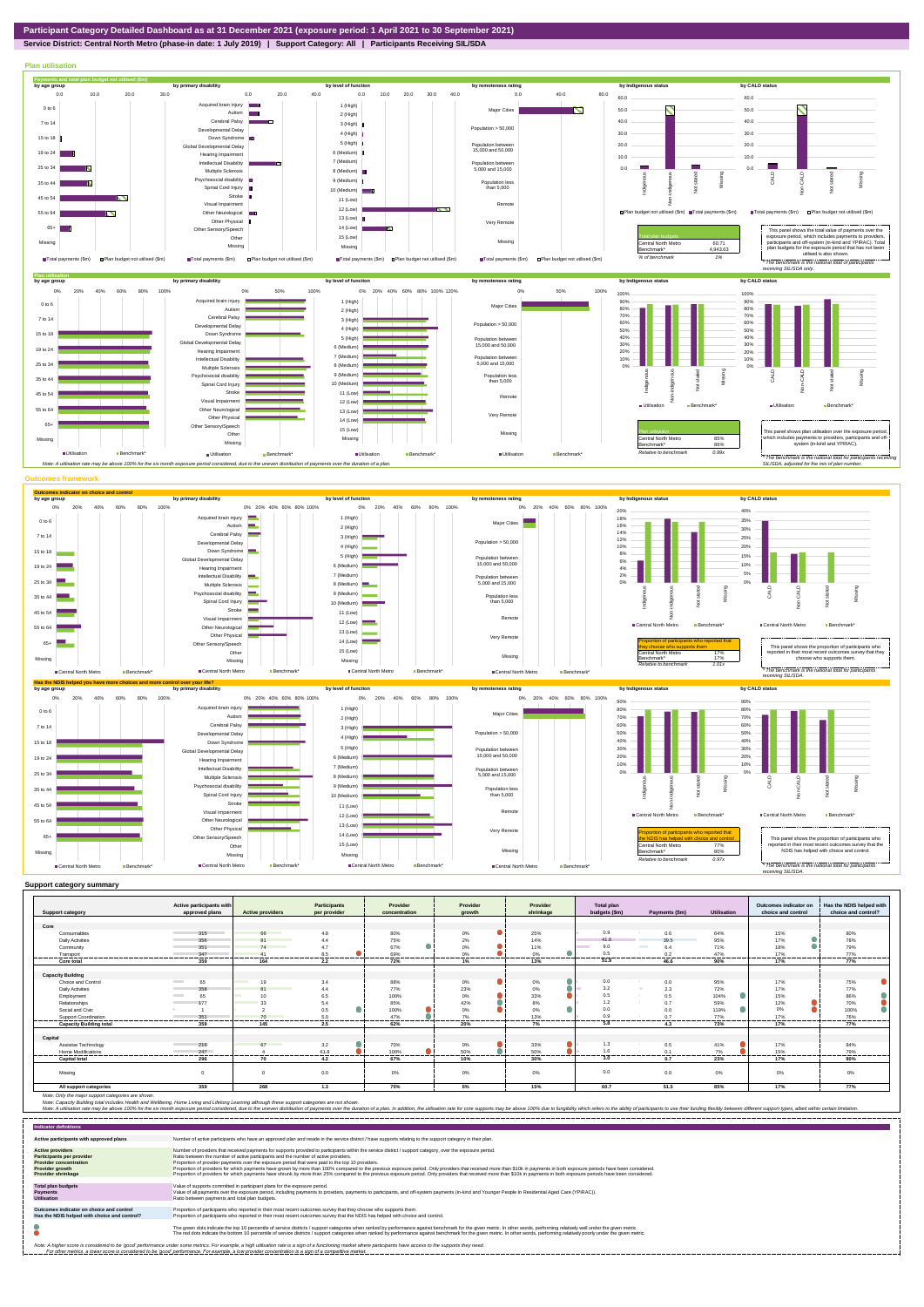**Service District: Central North Metro (phase-in date: 1 July 2019) | Support Category: All | Participants Not Receiving SIL/SDA**



**Participant profile Please note that the data presented are based on only six months of data and not a full year. Distribution of active participants with an approved plan** by age group by primary disability by remoteness rating by hdigenous status by CALD status 0% 5% 10% 15% 20% 25% 0% 20% 40% 60% 80% 100% 120% 0% 10% 20% 30% 0% 20% 40% 90% 100% ed brain injury 90% 1 (High) 80% 0 to 6 Major Cities 80% ÷ Autism **I** 70% 2 (High) 70% 60% Cerebral Palsy 60% 7 to 14 3 (High) nental Delay Population > 50,000 50% m 4 (High) 40% 50% 40% 15 to 18 Down Syndrome 5 (High) 30% 30% al Developmental Delay Population between 15,000 and 50,000 20% 20% 6 (Medium) 19 to 24 Hearing Impairment  $\equiv$ 10% 10% n. 7 (Medium) П Intellectual Disability  $\sim$   $\sim$ 0% Population between 5,000 and 15,000 0% Missing 25 to 34 Multiple Sclerosis 8 (Medium) CALD Non-CALD anous Non-indigenous .<br>cial disability Indigenc Missing 9 (Medium) Population less than 5,000  $\overline{z}$ 35 to 44  $\overline{z}$ Spinal Cord Injury п 출 10 (Medium) Stroke 45 to 54 11 (Low) Ă Remote Central North Metro Benchmark Visual Impairment Central North Metro Benchmark 12 (Low) 55 to 64 Other Neurological 13 (Low) Other Physical Very Remote Active participants with an approved plan This panel shows the distribution of active participants with an approved plan who have each participant characteristic. 65+ Sensory/Speech 14 (Low) Other 15 (Low) Central North Metro 4,362 The figures shown are based on the number of participants as at the end of the exposure period. Missing Benchmark\* 457,345 Missing Missing Missing *% of benchmark 1%* Central North Metro **Benchmark**\* Central North Metro Benchmark Central North Metro Ben Central North Metro Benchmark *\* The benchmark is the national distribution of participants not receiving SIL/SDA only.*